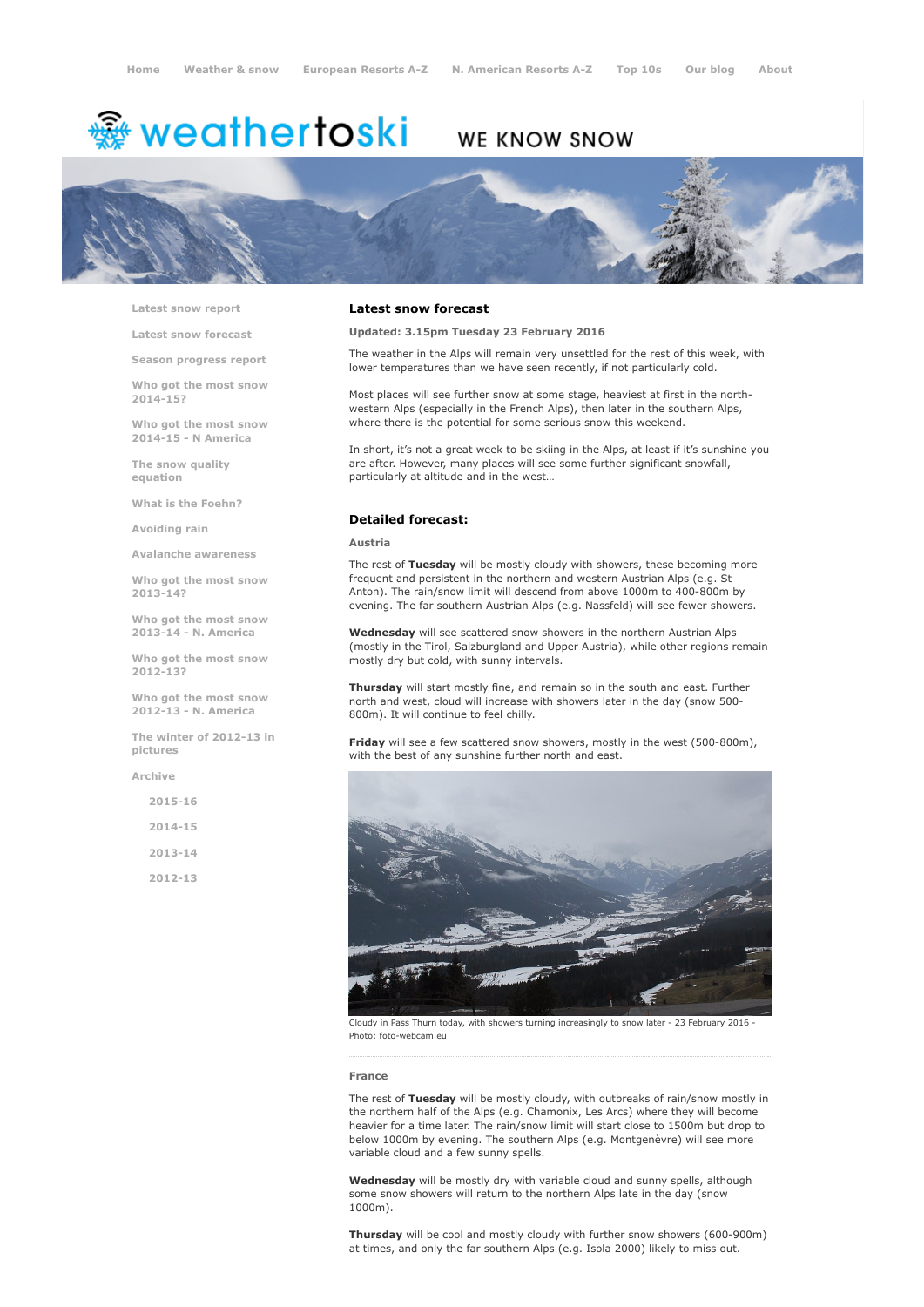

conditions in the Alps? [Contact](http://www.weathertoski.co.uk/about-1/contact-us/) us and we'll do our best to answer it...

E: [info@weathertoski.co.uk](mailto:fraser@weathertoski.co.uk)

T: +44 (0)20 3151 3154

Friday will be cool but mostly dry, with the best of any sunshine in the north. Later in the day, cloud will thicken in the south and close to the Italian border with a few snow showers (600-900m) here and there.



Snowing in Tignes Les Brevières this afternoon - 23 February 2016 - Photo: tignes.net

# **Italy**

The rest of Tuesday will be mostly dry and mild with variable cloud and sunny spells. A few showers (snow 1400m) may affect the far north-west (e.g. Courmayeur) later in the day.

Wednesday will again be mostly dry with sunny spells, the best of these in the central and eastern Italian Alps (e.g. Dolomites). Later in the day, cloud will thicken in the west (especially in the north-west) with further snow showers  $(1000-1200m)$ .

Thursday and Friday will see variable cloud and the chance of some scattered light flurries (1000-1200m) in all areas. Some places will also see some lengthy drier, brighter interludes.



ome brighter breaks today in the western Italian Alps. This is Sestriere - 23 February 2016 Photo: vialattea.it

#### Switzerland

The rest of Tuesday will be mostly cloudy with increasingly persistent rain/snow in the northern Swiss Alps (e.g. Wengen), moving slowly south. The rain/snow limit will begin above 1000m, but will drop to 600-800m later. The far southern Swiss Alps (Ticino) will miss the bulk of the precipitation.

Wednesday should start dry with sunny intervals, but further showers (snow 800-1000m) will reach the western Swiss Alps (e.g. Verbier) later in the day.

It will remain mostly cloudy on Thursday with further showers or longer spells of snow (700-100m), especially in the west. Some eastern regions will stay mostly dry.

Friday should see some early snow showers (600-800m) clear to leave most places with a dry day, with variable cloud and sunny spells.